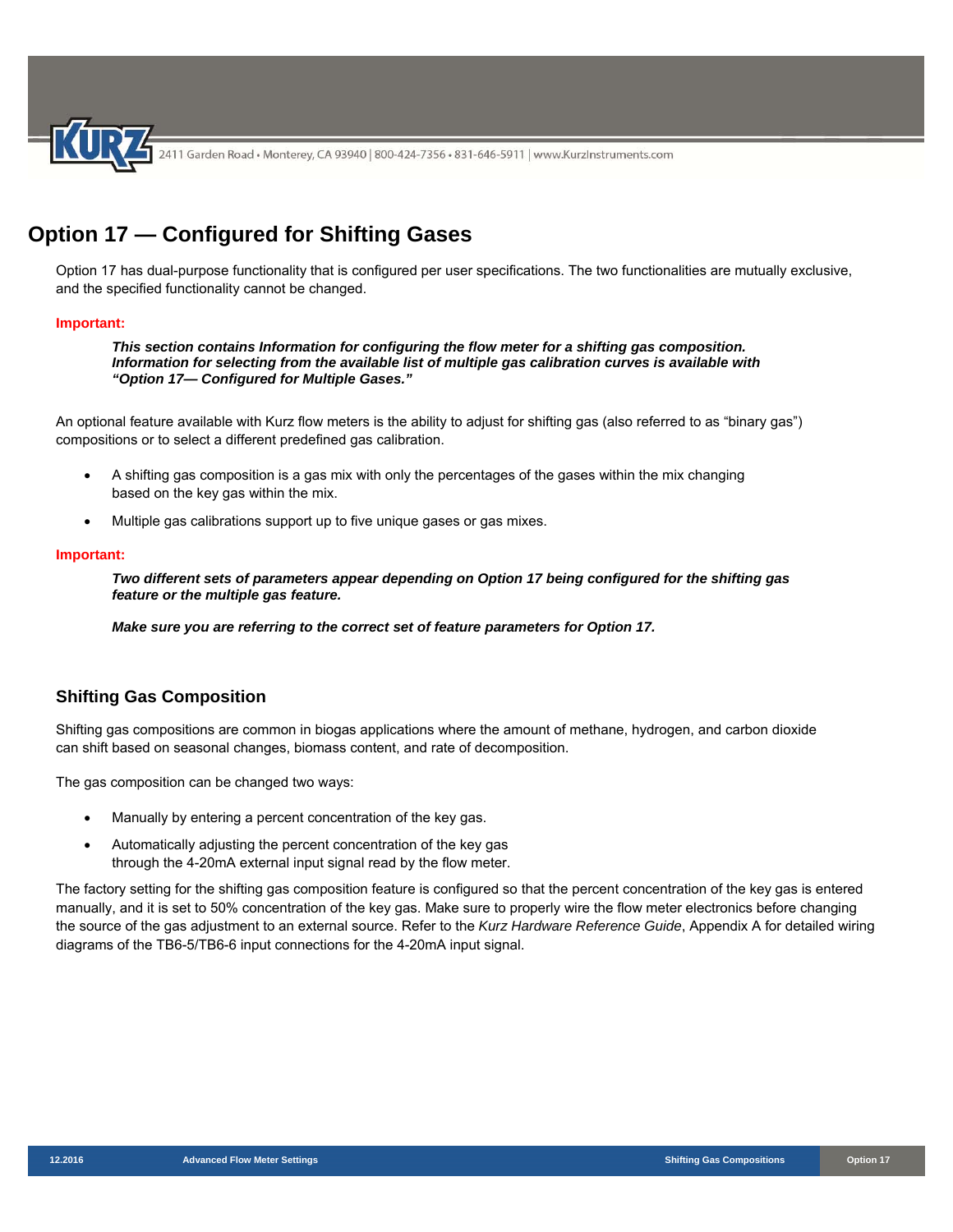## **Changing the Shifting Gas Composition Manually**

**Changing the percentage of the shifting gas composition using Manual mode:** 

- **1.** Press **P**.
- **2.** Enter the Advanced Access password, and then press **E**.
- **3.** Press **2** to invoke the Quick Jump option.
- **4.** Press **17** for the Shifting Gas Composition menu, and then press E.

The prompt for selecting the source of the shifting gas composition appears.

\_\_\_\_\_\_\_\_\_\_\_\_\_\_\_\_\_\_\_\_\_\_\_\_\_\_\_\_\_\_\_\_\_\_\_\_\_\_\_\_\_\_\_\_\_\_\_\_\_\_\_\_\_\_\_\_\_\_\_\_\_\_\_\_\_\_\_\_\_\_\_\_\_\_\_

\_\_\_\_\_\_\_\_\_\_\_\_\_\_\_\_\_\_\_\_\_\_\_\_\_\_\_\_\_\_\_\_\_\_\_\_\_\_\_\_\_\_\_\_\_\_\_\_\_\_\_\_\_\_\_\_\_\_\_\_\_\_\_\_\_\_\_\_\_\_\_\_\_\_\_

\_\_\_\_\_\_\_\_\_\_\_\_\_\_\_\_\_\_\_\_\_\_\_\_\_\_\_\_\_\_\_\_\_\_\_\_\_\_\_\_\_\_\_\_\_\_\_\_\_\_\_\_\_\_\_\_\_\_\_\_\_\_\_\_\_\_\_\_\_\_\_\_\_\_\_

\_\_\_\_\_\_\_\_\_\_\_\_\_\_\_\_\_\_\_\_\_\_\_\_\_\_\_\_\_\_\_\_\_\_\_\_\_\_\_\_\_\_\_\_\_\_\_\_\_\_\_\_\_\_\_\_\_\_\_\_\_\_\_\_\_\_\_\_\_\_\_\_\_\_\_

\_\_\_\_\_\_\_\_\_\_\_\_\_\_\_\_\_\_\_\_\_\_\_\_\_\_\_\_\_\_\_\_\_\_\_\_\_\_\_\_\_\_\_\_\_\_\_\_\_\_\_\_\_\_\_\_\_\_\_\_\_\_\_\_\_\_\_\_\_\_\_\_\_\_\_

\_\_\_\_\_\_\_\_\_\_\_\_\_\_\_\_\_\_\_\_\_\_\_\_\_\_\_\_\_\_\_\_\_\_\_\_\_\_\_\_\_\_\_\_\_\_\_\_\_\_\_\_\_\_\_\_\_\_\_\_\_\_\_\_\_\_\_\_\_\_\_\_\_\_\_

\_\_\_\_\_\_\_\_\_\_\_\_\_\_\_\_\_\_\_\_\_\_\_\_\_\_\_\_\_\_\_\_\_\_\_\_\_\_\_\_\_\_\_\_\_\_\_\_\_\_\_\_\_\_\_\_\_\_\_\_\_\_\_\_\_\_\_\_\_\_\_\_\_\_\_

\_\_\_\_\_\_\_\_\_\_\_\_\_\_\_\_\_\_\_\_\_\_\_\_\_\_\_\_\_\_\_\_\_\_\_\_\_\_\_\_\_\_\_\_\_\_\_\_\_\_\_\_\_\_\_\_\_\_\_\_\_\_\_\_\_\_\_\_\_\_\_\_\_\_\_

```
% CONC SOURCE 
>MANUAL ^v
```
**5.** Use the arrow keys to select **MANUAL**, and then press **E**.

The prompt for the key gas percentage concentration appears.

CONC CH4 >50.0%

The example uses CH4 as the key gas.

- **6.** Enter the percentage concentration of the key gas, and then press **E**.
- **7.** The molecular weight of the new gas composition appears.

```
GAS MOL WT 
>29.9225
```
**8.** If necessary, use the number keys to change the molecular weight to the desired gas composition. Press **E**.

MOLWT=29.922 LB/CF=0.076419

The molecular weight and calculated density of the gas composition appear.

**9.** Press **E** to return to the main menu.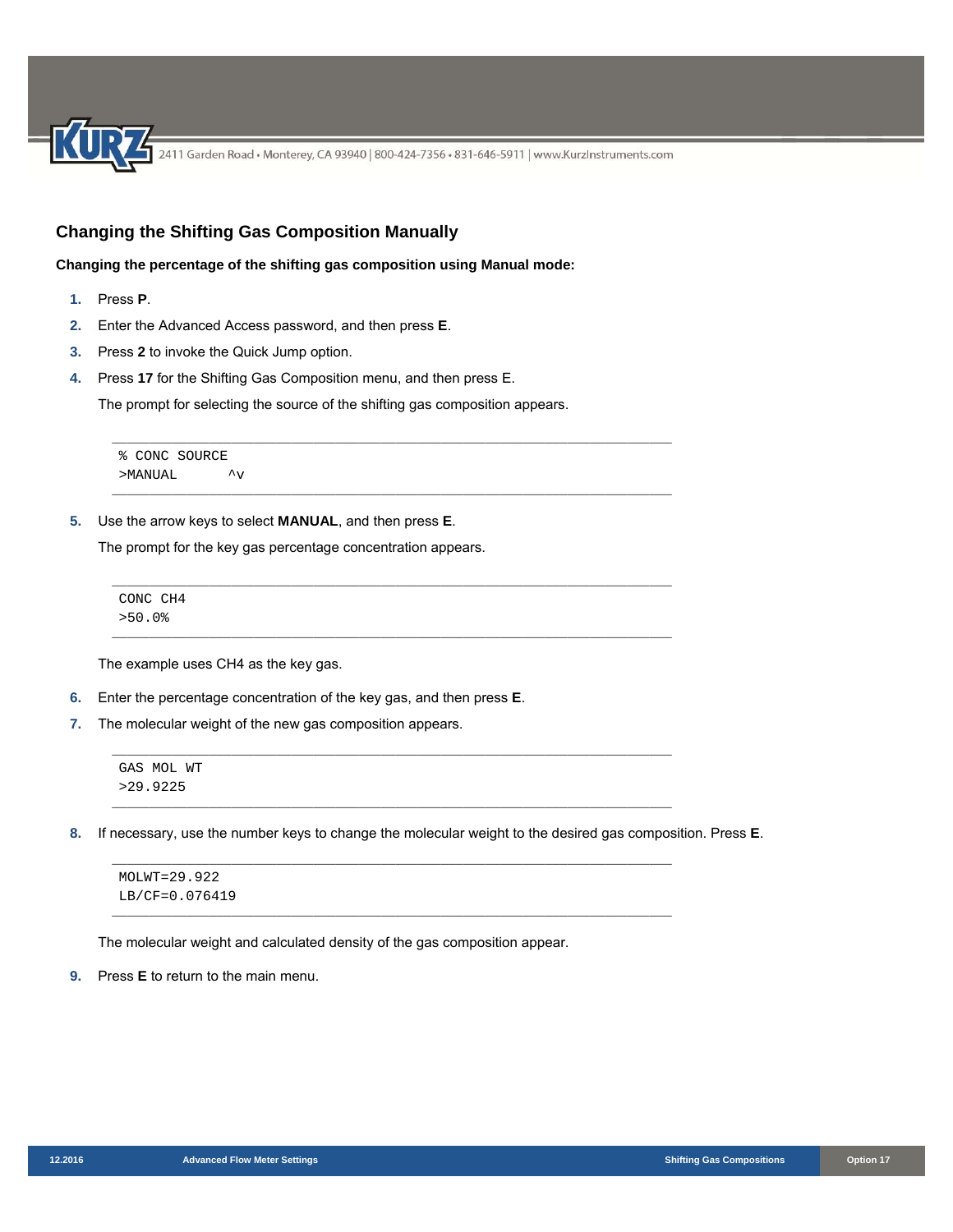## **Changing the Shifting Gas Composition Automatically Through the External Input**

\_\_\_\_\_\_\_\_\_\_\_\_\_\_\_\_\_\_\_\_\_\_\_\_\_\_\_\_\_\_\_\_\_\_\_\_\_\_\_\_\_\_\_\_\_\_\_\_\_\_\_\_\_\_\_\_\_\_\_\_\_\_\_\_\_\_\_\_\_\_\_\_\_\_\_

\_\_\_\_\_\_\_\_\_\_\_\_\_\_\_\_\_\_\_\_\_\_\_\_\_\_\_\_\_\_\_\_\_\_\_\_\_\_\_\_\_\_\_\_\_\_\_\_\_\_\_\_\_\_\_\_\_\_\_\_\_\_\_\_\_\_\_\_\_\_\_\_\_\_\_

\_\_\_\_\_\_\_\_\_\_\_\_\_\_\_\_\_\_\_\_\_\_\_\_\_\_\_\_\_\_\_\_\_\_\_\_\_\_\_\_\_\_\_\_\_\_\_\_\_\_\_\_\_\_\_\_\_\_\_\_\_\_\_\_\_\_\_\_\_\_\_\_\_\_\_

Before setting up Option 17 for the external input, you must define **Option 20** to use **VM Reference** as the external input.

#### **To access the External Input Setup option in Program mode:**

- **1.** Press **P**.
- **2.** Enter the Advanced Access password, and then press **E**.
- **3.** Press **2** to invoke the Quick Jump option.
- **4.** Press **20** for the External Input Usage menu, and then press **E**.

```
EXT INPUT USAGE 
>VM REEFERENCE ^v
```
**5.** Select **VM REFERENCE**, and then press **E**.

The prompt for linearizing the scale unit of the 4-20mA signal appears.

```
___________________________________________________________________________ 
SCALE UNIT 
>\frac{6}{6}___________________________________________________________________________
```
**10.** Enter the scale unit as a percentage by pressing **1** until **%** appears, and then press **E**.



The prompt for the percent value equivalent to the 4mA signal appears.

**11.** Enter **0%**, and then press **E**.

The prompt for the percent value equivalent to the 20mA signal appears.

\_\_\_\_\_\_\_\_\_\_\_\_\_\_\_\_\_\_\_\_\_\_\_\_\_\_\_\_\_\_\_\_\_\_\_\_\_\_\_\_\_\_\_\_\_\_\_\_\_\_\_\_\_\_\_\_\_\_\_\_\_\_\_\_\_\_\_\_\_\_\_\_\_\_\_ SCALE UNIT >100% \_\_\_\_\_\_\_\_\_\_\_\_\_\_\_\_\_\_\_\_\_\_\_\_\_\_\_\_\_\_\_\_\_\_\_\_\_\_\_\_\_\_\_\_\_\_\_\_\_\_\_\_\_\_\_\_\_\_\_\_\_\_\_\_\_\_\_\_\_\_\_\_\_\_\_

**12.** Enter **100%**, and then press **E**.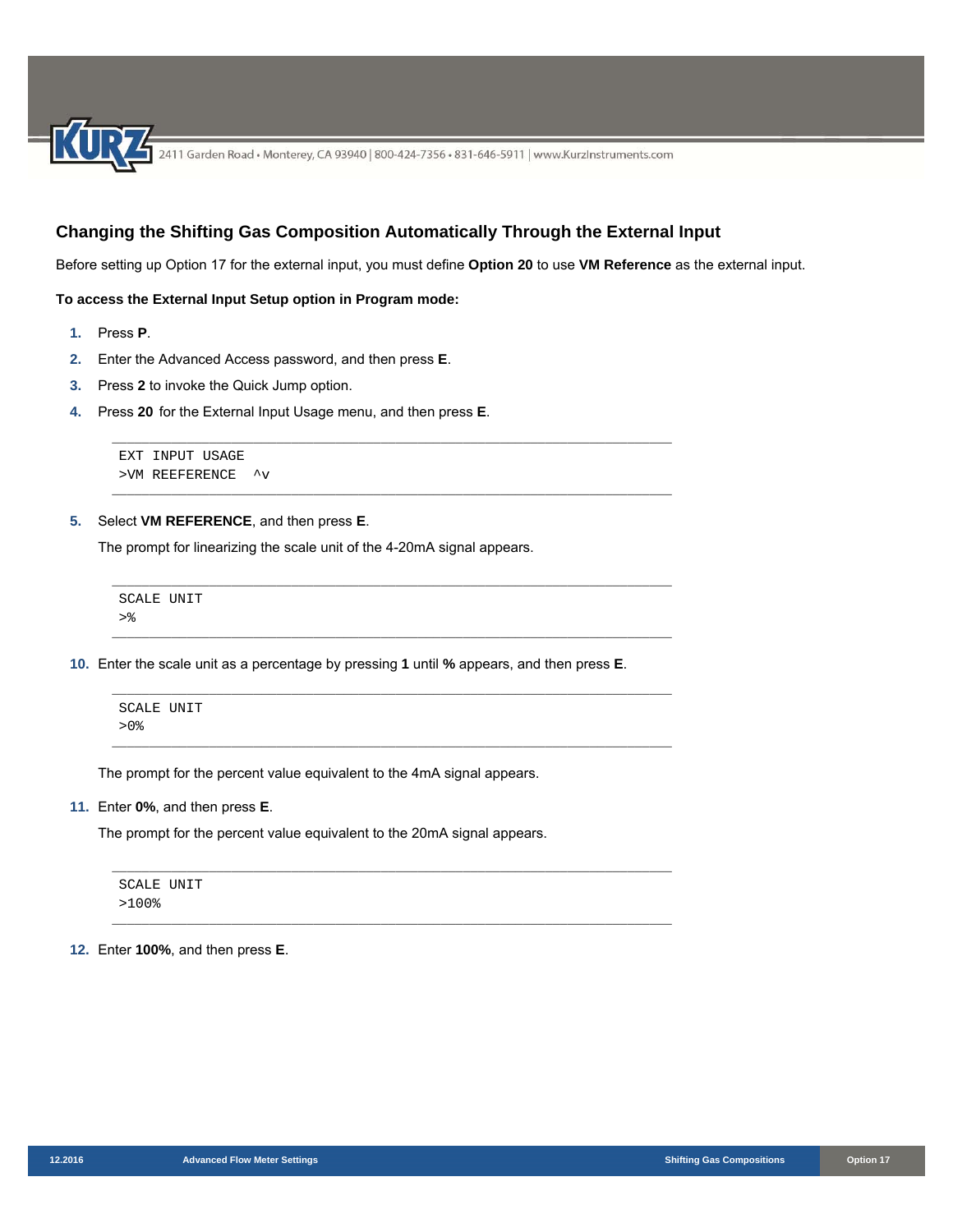## **Changing the percentage of the shifting gas composition using Automatic mode from an external input:**

- **1.** Press **P**.
- **2.** Enter the Advanced Access password, and then press **E**.
- **3.** Press **2** to invoke the Quick Jump option.
- **4.** Press **17** for the Shifting Gas Composition menu, and then press **E**.

The prompt for selecting the source of the shifting gas composition appears.

The options for entering the gas composition are manual through the keypad or external input through the analog input signal.

\_\_\_\_\_\_\_\_\_\_\_\_\_\_\_\_\_\_\_\_\_\_\_\_\_\_\_\_\_\_\_\_\_\_\_\_\_\_\_\_\_\_\_\_\_\_\_\_\_\_\_\_\_\_\_\_\_\_\_\_\_\_\_\_\_\_\_\_\_\_\_\_\_\_\_

\_\_\_\_\_\_\_\_\_\_\_\_\_\_\_\_\_\_\_\_\_\_\_\_\_\_\_\_\_\_\_\_\_\_\_\_\_\_\_\_\_\_\_\_\_\_\_\_\_\_\_\_\_\_\_\_\_\_\_\_\_\_\_\_\_\_\_\_\_\_\_\_\_\_\_

\_\_\_\_\_\_\_\_\_\_\_\_\_\_\_\_\_\_\_\_\_\_\_\_\_\_\_\_\_\_\_\_\_\_\_\_\_\_\_\_\_\_\_\_\_\_\_\_\_\_\_\_\_\_\_\_\_\_\_\_\_\_\_\_\_\_\_\_\_\_\_\_\_\_\_

\_\_\_\_\_\_\_\_\_\_\_\_\_\_\_\_\_\_\_\_\_\_\_\_\_\_\_\_\_\_\_\_\_\_\_\_\_\_\_\_\_\_\_\_\_\_\_\_\_\_\_\_\_\_\_\_\_\_\_\_\_\_\_\_\_\_\_\_\_\_\_\_\_\_\_

\_\_\_\_\_\_\_\_\_\_\_\_\_\_\_\_\_\_\_\_\_\_\_\_\_\_\_\_\_\_\_\_\_\_\_\_\_\_\_\_\_\_\_\_\_\_\_\_\_\_\_\_\_\_\_\_\_\_\_\_\_\_\_\_\_\_\_\_\_\_\_\_\_\_\_

\_\_\_\_\_\_\_\_\_\_\_\_\_\_\_\_\_\_\_\_\_\_\_\_\_\_\_\_\_\_\_\_\_\_\_\_\_\_\_\_\_\_\_\_\_\_\_\_\_\_\_\_\_\_\_\_\_\_\_\_\_\_\_\_\_\_\_\_\_\_\_\_\_\_\_

```
% CONC SOURCE 
>EXT INPUT \simv
```
**5.** Use the arrow keys to select **EXT INPUT**, and then press **E**.

The prompt to select the source of the change for the gas concentration appears.

CONC CH4 >50.3557%

The key gas concentration percentage that is read from the 4-20mA input appears. The example uses CH4 as the key gas. This value is read-only and cannot be changed.

**6.** Press **P**.

MOLWT=29.922 LB/CF=0.076419

The molecular weight and calculated density of the gas composition appears.

**7.** Press **E** to return to the main menu.